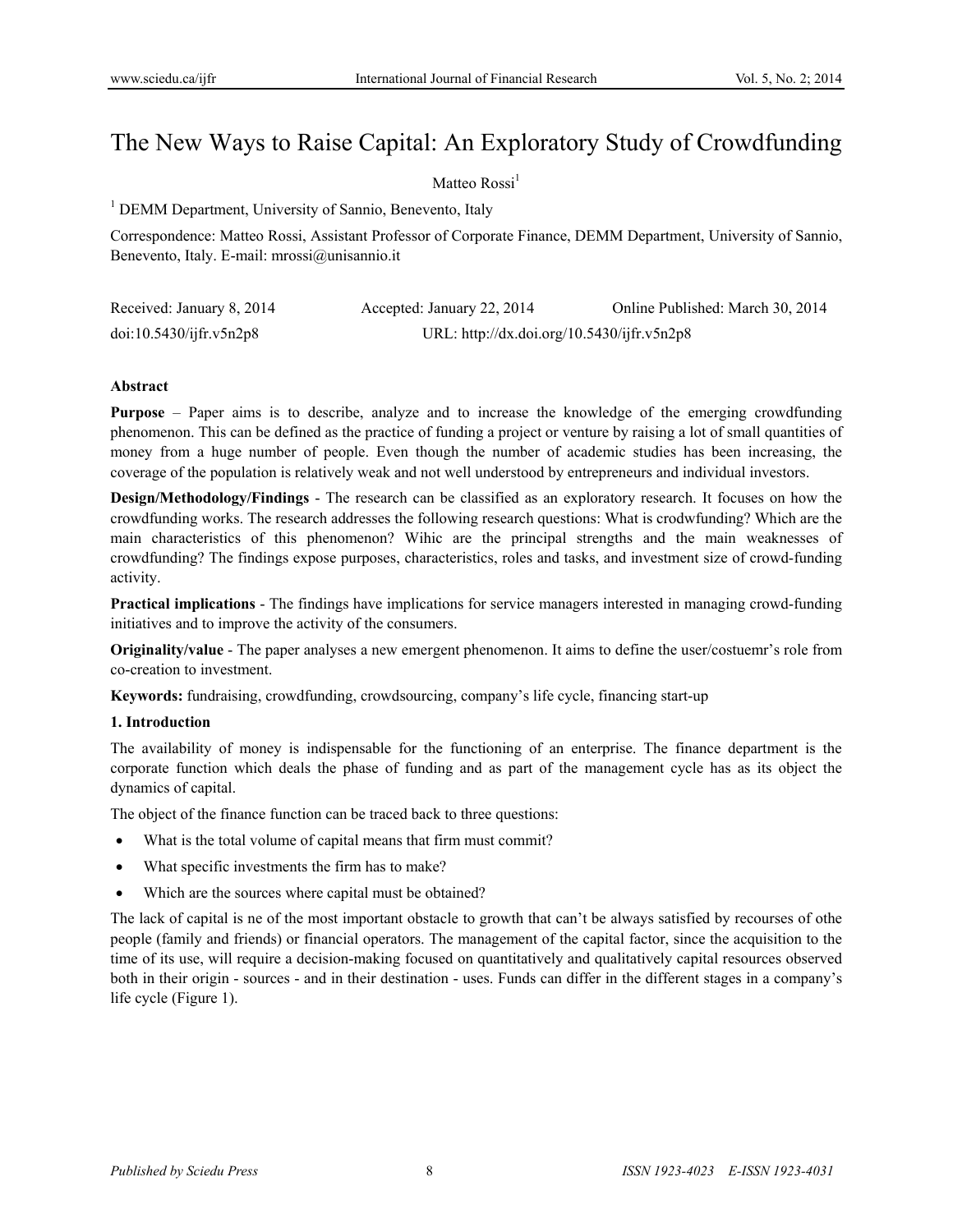

Figure 1. New venture financing lifecycle

Source: Lasrado, 2013

Seed financing is important to design and develop a business idea before a company has realized the start-up phase. At this phase, family of entrepreneur and/or business angels are the main investors of new business. Start-up financing is used for product development and initial marketing. Businesses may still be in the creation phase or have just started operations and have not sold their product commercially. At this stage, money are important to realize R&D of the new idea/product. This is especially true in technology sectors (ICT, life sciences and biotech). When the product has taken form, a certain number of Venture Capitalists will join the firm: they want to setting up the business (Note1). In Post-created stage, firm has developed its product and it require more financial resources to begin making and selling it. Firm has not yet generated profits. The step of Expansion-Development is a period of high progression. In this stage capital is used to increase production, to develop new services/products, to finance acquisitions and/or to increase the working capital of the business.

Capital requirements can be tackled in different ways, so it is important to know the differences. Sources of financing can generally be divided into two main groups: equity and debt.

When money is invested in equity, it goes directly into the capital of the company Investors receive shares for their investment, and they have a control of the company, but at the same time they tolerate an high risk.

Those who give finance for debt remain extern to company. They are linked to the firm by a contractual agreement. They have a lower risk thanks to collateral and seniority of their claims over equity. However, startup companies cannot accede to debt finance, since they do not have the collateral nor stable cash flows to ensure their debt (Berger and Udell, 1998).

The paper structure is: section two introduces a literature review on crowdsourcing and crowdfunding. The third section defines and analyses the phenomenon. Section four describes different types of crowdfunding, its risks and its findings. In the section five there are conclusion and managerial implications.

## **2. From Crowdsourcing to Crowdfunding: A Literature Review**

The choice of financing is driven by the costs of the sources which are primarily determined by costs of solving the asymmetric information problem and the expected costs associated with non-payment of debt. Asymmetric information costs arise from collecting and analyzing information to support the decision of extending credit, and the non-payment costs are from collecting the collateral and selling it to recover the debt.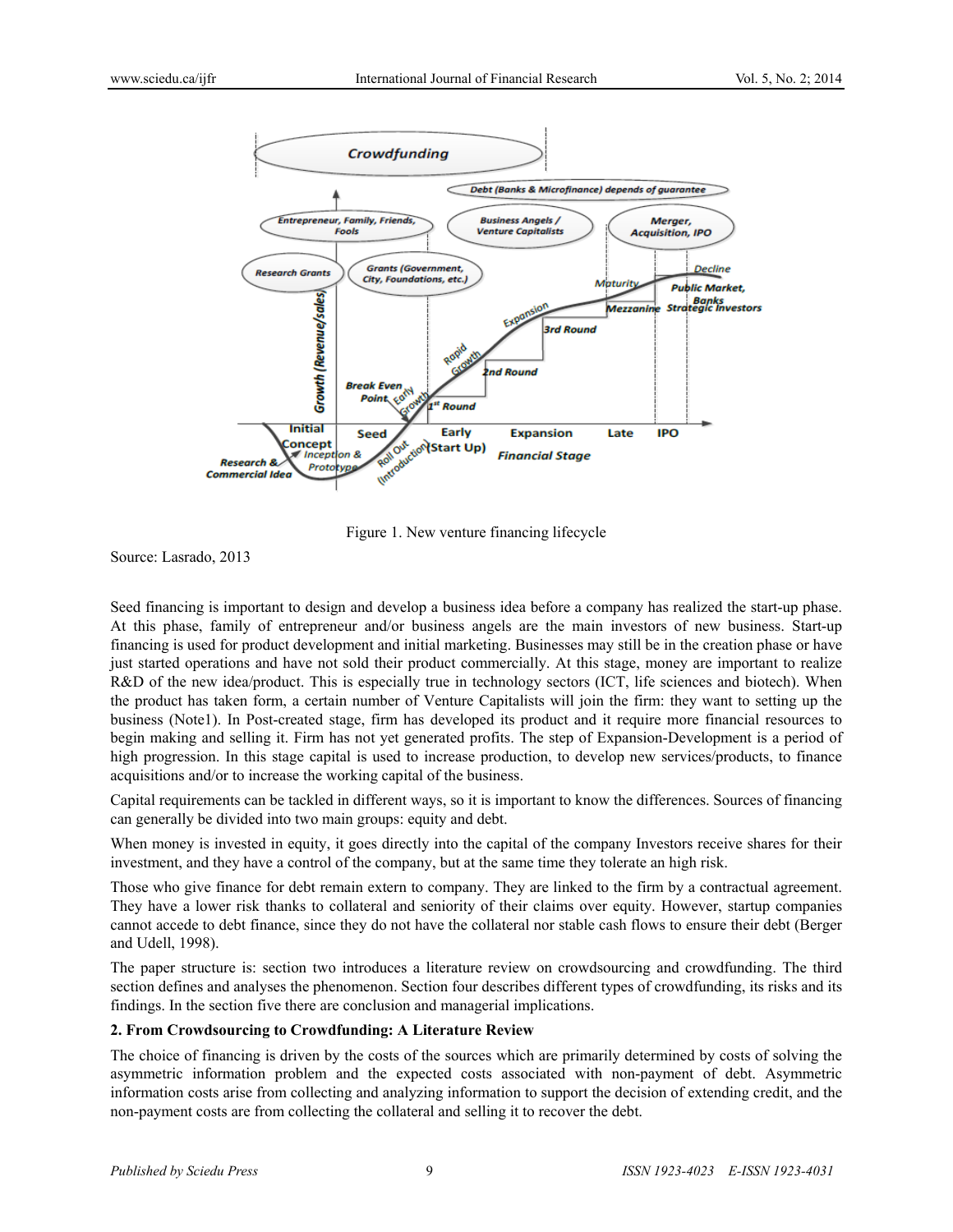The main forms of financial sources are represented by:

- Bank loan and other forms of bank instruments (Overdraft, Discount of effects in the short term, Factoring, Finance leases, Discount of effects in the medium/long term);
- Stock market;
- Venture Capital, Private Equity and Business Angels.

In the last few years a new form of investment interested a increasing number of intiatives and firms: crowdfunding. In crowdfunding people pool their money together, in order to invest in and support efforts initiated by other people or organizations. The idea that some people may decide to pay for producing and promoting a product, and tolerate the risk, represents an additional step in the evolution of consumers' roles. Being new phenomena, crowdfunding and its consequences for company and customers are not completely understood (Ordanini et al, 2009). A problem for new entrepreneurs is to attract capital. In fact, the lack of cash flows and the significant information asymmetry (Cosh et al., 2009). New firms that require smaller amounts to start with, need to depend on friends and family or own savings. Recently, some entrepreneurs have started to rely on the internet to seek financial funds from the crowd. In this conditions crowdfunding permite to raise capital for innovative investments as well as for starting up new ventures (Schwienbacher and Larralde, 2010). The principle of this phenomenon are older but only with the development of the technology it spreads because the typical mode of communication and use of crowdfunding is internet. The use of the internet to raise money through small contributions can be a revolution in small-business financing. In fact, small firms who can have difficulty to obtain capital, have access to anyone in the world (Bradford, 2012).

Crowdfunding is the system to finance a project or a firm by a group of people instead of professional parties like banks or venture capitalists (Note 2). Also, single investor can finance investments indirectly, with the interventation of financial intermediaries. In contrast, crowdfunding don't require intermediary.

Actually, there are about 500 crowdfunding platforms with some differences in the services provided. The leader of this secotr is Kickstarter. Since April 28, 2009, over \$500 million has been assured by more than 3 million people, funding more than 35,000 creative projects.

Also politicians – like Obama, Presdient of US - have been collected donations from the general public (Howe, 2008).

Brabham (2008) said that the composition is the strength of crowds. In fact this is the most important factor in solving problems of firms. Surowiecki (2004) explains that the 'wisdom of crowd' is that the crowd may build up their own solution using others' propositions and hence end up having better solutions overall. Besides, crowds may be more efficient than individuals (Howe, 2008). This concept is well expressed by Lévy (1997): he spoke about a collective intelligence. in fact, each person knows something (a part of complex problem). He sustain that the solution is to share competences, because all knowledge resides in humanity.

There are a lot of example of crowdsourcing. We use crouwdsource without thinking about it. Wikipedia is one of the most importnat example of crowdsourcing (Anderson, 2006).

Another antecedent of crowdfunding is microfinance, which involves lending small amounts of money, typically to poorer borrowers (Mincer, 2008). There is a difference between microfinance and crowfund: in microfinance is important the beneficiary, very small firms, in crowdfundign is important the donor, small contributors for a common aim.

Crowdfunding sites bring together investors buying securities and the entrepreneurs selling them and facilitate execution of the sales much as a securities exchange would, a trading system must, among other things, << bring] together the orders for securities of multiple buyers and sellers>> (Dolfato and Jones-Lepidas, 2001: 372).

The power of crowds is not just gaining access to ideas, it's also very much about using the collective wisdom as a sorting and leading indicator mechanism, which allows for scalability (Rubinton, 2011).

In the brief time since internet-based crowdfunding appeared, it has grown exponentially. Crowdfunding is becoming a huge business, with  $\ll$  a steady parade of services joining the fray  $\gg$  (Bennett, 2011).

The principal insutry interested to crowdfunding is the entertainment industry (Kappel, 2009), but it interest all types of activities (book publishing, gaming, music, journalism, or agriculture).

It's necessary to establish that crowdfunding is not a US phenomena, because there are a lot specific sites also in other countries suche as Europe in generale, Hong Kong and Brazil.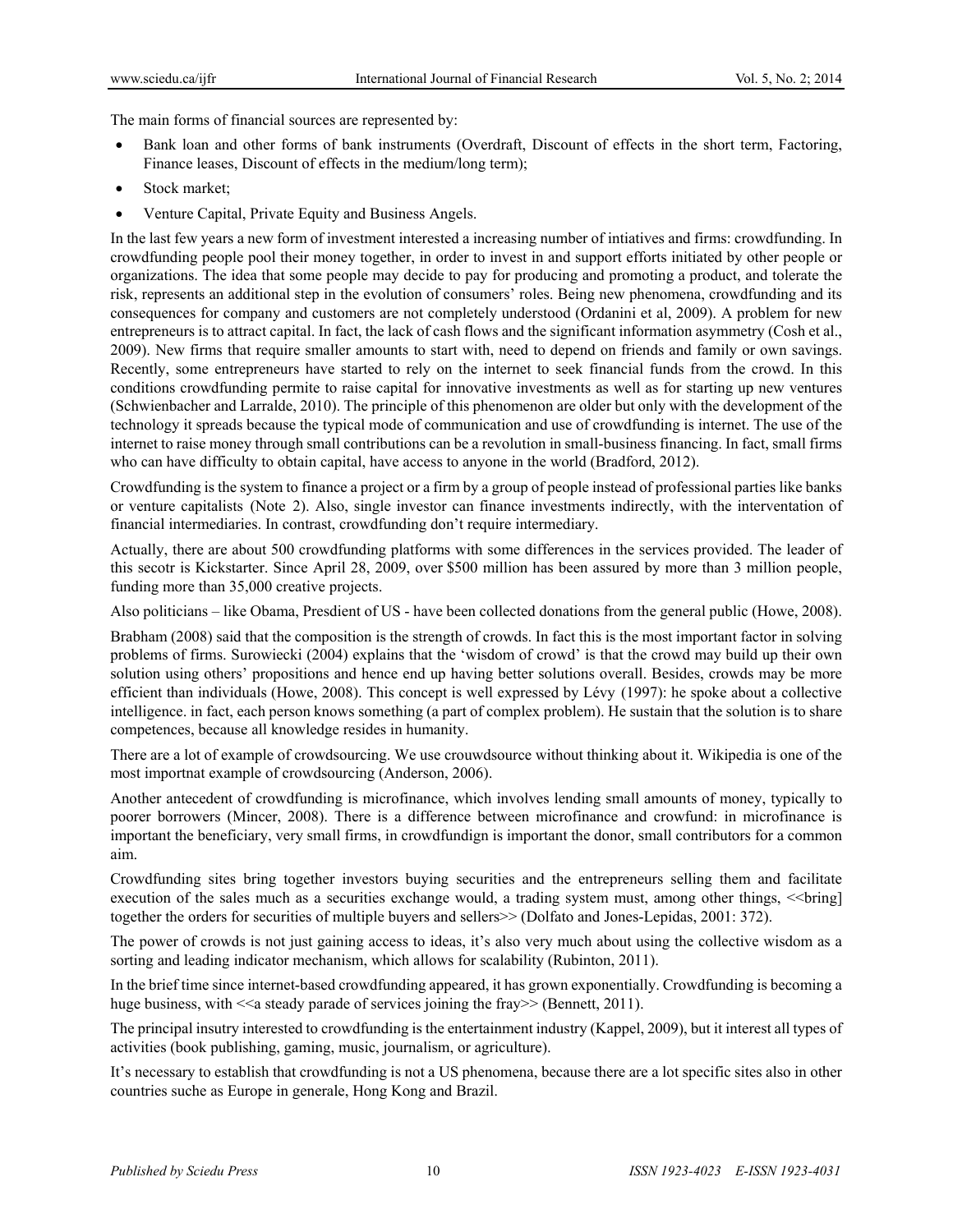## **3. Crowdfunding: An Analysis of an Older Phenomenon**

The basic idea of crowdfunding phenomenon is to raise money through relatively small contributions from a large number of people (Bradford, 2012). Using the Internet, an entrepreneur can communicate with little expenses to millions of potential investors. Firms haven't an intermediary: anyone with a good idea can become an entrepreneur, anyone with a little amount of money can become an investor (Figure 2).



Figure 2. How equity-based crowdfunding works

Source: Vidra E., 2012.

The crowdfunding process is simple: the aspiring entrepreneur publishes a request for money on a crowdfunding website. New entrepreneur must describe his idea, and wah he wants to do with funds. The new idea is presented with a business plan. New firm must specify what people who finance the business will receive for contributions. Frome the other side investors browse through business' list, and, if they find someone that interests them, they can contribute with few euros. Crowdfunding sites realize a complex activity. They favour to bring entrepreneurs and investors together, but they provide a complex platform for investors and entrepreneurs to negotiate; they facilitate the transmission of funds and investment documents back between investors and firms.

This (not) new phenomenon isn't based on immaginaries properties that prevent investors from losing money just like other investors. However the cost for "stockholders" of a crowdfunding exemption is likely lower. Investors are already contributing substantial amounts of money to unregulated crowdfunding offerings, although not for securities. Those investments are subject to the same risk of loss as crowdfunded securities, but do not offer the upside potential of a securities investment. Allowing entrepreneurs to sell securities would, therefore, be a net gain to investors, increasing the possibility of gains without any increase in the risk.

Investing in small businesses is risky, because these investments are illiquid. Small businesses, especially new firms, can fail more than established companies. Crowdfunding offerings are typically rather small but are not necessarily limited to these. The rigid institutional structures previously required to organize economic action are, in many cases, no longer necessary.

Crowdfunding permits to a firm to publish its request for funding to the world, making it easier to connect extra capital and route it to those who need it most. A potential positive effect is the propensity of groups to produce an accurate aggregate prediction about market outcomes as identified by author James Surowiecki (2004) thereby placing financial backing behind ventures likely to succeed.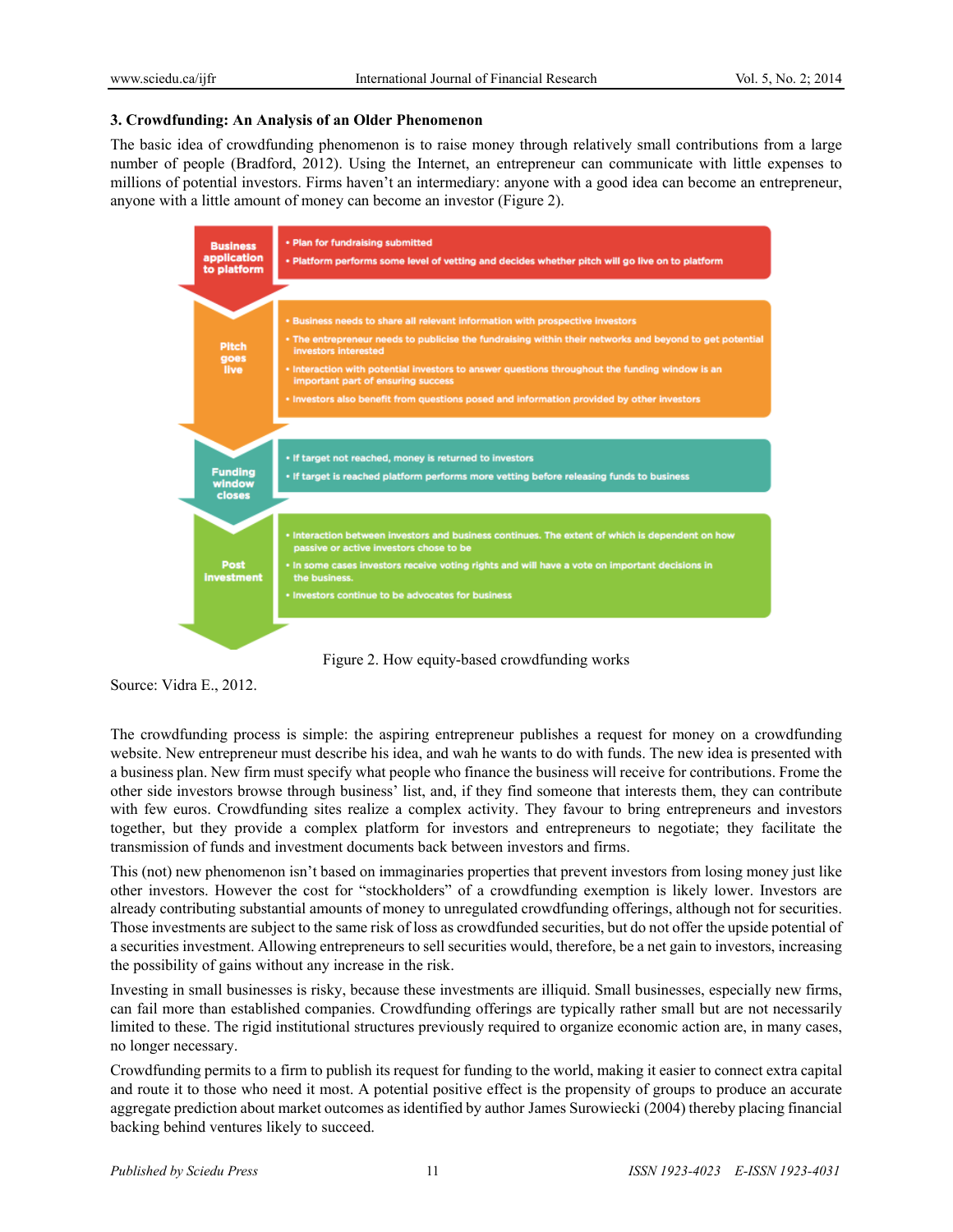The power of crowds is linked not only with the access to ideas, but also with use of collective knowledge as a leading indicator tool, which allows for scalability (Rubinton, 2011).

There aren't only financial benefits for firms. Bardford (2012) underlines other important benefits:

- a. A persuasive idea can raise a producer's profile and offer an improvement to their reputation;
- b. Crowdfunding is an important mode for new firms to develop proof for their product, and to test if there is a potential market;
- c. It creates a form where project initiators can participate with audiences;
- d. Offering a test on content to project supporters as a part of the funding incentives provides the project initiators with instant access to good market testing feedback.

Bradford (2012) also highlights potential risks:

- $\triangleright$  Failure to meet campaign goals or to generate interest result in a public failure;
- $\triangleright$  Content producers can be reluctant to publicly announce the details of a project before production ;
- $\triangleright$  There is a risk that if the same network of supporters is reached out to multiple times, that network with eventually cease to supply necessary support;
- $\triangleright$  that without a regulatory agenda, the probability of a scam of abuse of funds is high.

In many cases, as demonstrate from some researches in social psychology, investors make investment decisions based on emotion rather than a financial evaluation.

New technological revolution - such as web 2.0 - offers new opportunities to consumers. They can create new contents. They can interact between them, and they can involve in the service provision itself. For these reasons Bendapudi and Leone (2003) sustain that while customer participation may contribute to efficiency and a product customization, it also has some disadvantage: e.g. an increased uncertainty and a personal responsibility over the outcome.

One of the most important aspect of crowdfunding is that customers, with their evaluation process and their funding support, are the key actors who make possible the development of idea. Another fundamental ascpect of crowdfunding is that a huge number of people participate in decision of what should be offered.

However, crowdfunding models require to participants to not only contribute with knowledge, but also to have a promotional role in support of the initiatives being crowdfunded. In fact, they can use virtual communities to generate a process of collective value creation.

The most important difference between crowdfunding and institutional investors is the background. In fact, unlike business angels or venture capital funds, crowdfunders might not have knowledge and capabilities about the firm. However, the wisdom of the crowd can at times be more efficient than teams of expert in specific problem solving. For this reason, crowd would be more efficient than a few investors. Furthermore, the risk of by crowdfunders is smaller. This reduced risk is linke not only to the amounts that they provide individually, but also because their evaluation is linked to their future use of product. In fact, they become consumers once the product has been realized. Thay also have an incentive to disseminate the information about the product. This last condition is very importnat in the stage of dissemination: institutional investor must realize an important advertisement campaign if the venture were financed by a few, larger investors, corwdfunders are the first advertising channel for new product.

The power of crowds isn't a simple access to ideas, but it also linked to the common use of wisdom. Lehner (2013) sustains that every person has an advantage over all others becase he/she has informations, but benefic use can be realized only with a cooperation in which the decisions are made with his active cooperation.

The most important trait of crowdfunding is that people are the key palyers who make possible the generation of new idea, the creation of a new service-product. But as undelined by Ordanini (2009), crowdfunding requires an active participation of all people involved in promoting the new inititatives.

Therefore, crowdfunding is a revolutionary mechanism. In fact, users - participating to product development contribute to create value for firm. Moreover, for Schwienbacher and Larralde (2010) this permits the company to reduce the time and the costs for develop a new product. This new model has the important result of a better client acceptance, and increases the customers' perception of product.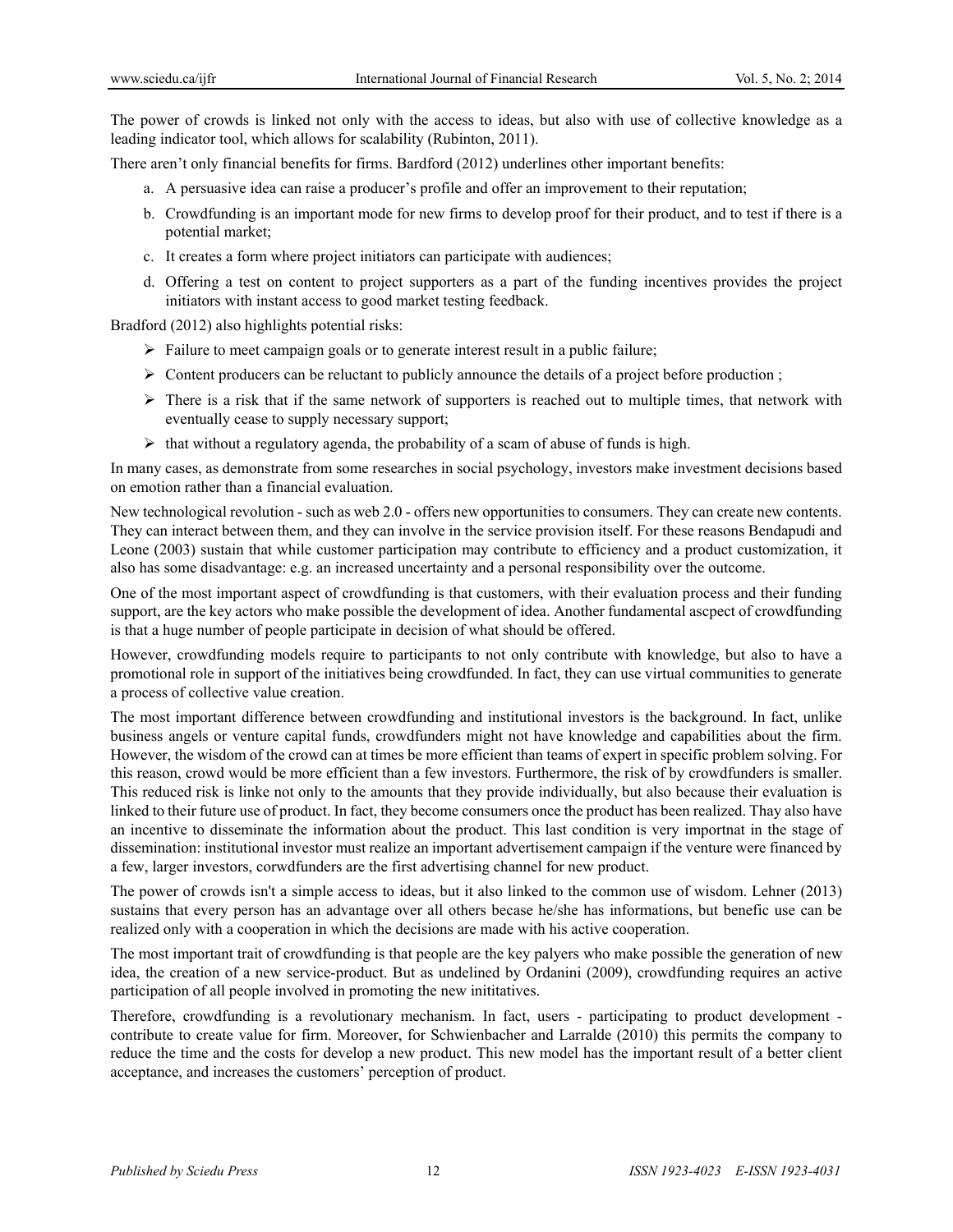## **4. Typologies of Crowd Fund and Findings**

In crowdfunding people want to share with other people idea and projects. They like that other users are close to them, emotionally or geographically. It's possible to define different business models for crowdfunding. In fact, they can be classified considering the type (Crowdsourcing.org, 2012)of rewards offered to the participating crowd (Figure 3):

- $\triangleright$  reward-based (i.e. website platforms based on an object return), about 44 per cent of the total platforms, animate only 700,000 Euros;
- $\geq$  lending-based, such as projects in the third sector that also comes to form capital of 10 million, about 15 percent;
- $\triangleright$  simple donations, about 28 percent of the market;
- $\triangleright$  equity-based, where every investor acquires firm shares, about 14 per cent. This is a real investment, and as such it has high risks.



Figure 3. Typologies of crowdfunding

Source: Crowdsourcing.org, 2012.

One fundamental step is to regulate guarantees and obligations between platforms, investors and firms. Some people have an interest to invest in projects that share their own values, that can create jobs in a local area and community. Others have a Knowledge of a market, a project or business. They want to bring funds and expertise for the success of the project. They are similar to institutional investors.

Reward-based crowdfunding is used for creative firms or smaller goods, where pre-financing for production is necessary for a demand-test. If a consistent number of people is involved in this phase, the entrepreneur realises two important goals: a market validation, and acquisition of funds to financing his activities.

Lending based crowdfunding offers funds to an entrepreneur that wants money but doesn't want other shareholders.

Donation-based crowdfunding is used for not-for profit organizations. They use this tool for fund projects and core costs, but it can also help to finance creative activities and common activities.

Equity-based crowdfunding offers an additional route to raise monwy for any firm, with all associated risks. In this case there is an high risk. This risk is associated to information asymmetries and lack of publicly data. However with the the publication of all necessary project details, some of this risks can be mitigated (never deleted).

Lambert and Schwienbacher (2010), in their empirical research, finds that 22% of their sample of crowdfunding initiatives relies on donations. They also identify that a big number of initiatives offer some form of rewards to their investors; these rewards can take various forms. However, most of them do not offer possibility to investors to be involved in the initiative. Entrepreneurs that seek passive funds by the crowd therefore are interested in raising money. Thesy don't want to use the crowd as customers or giving up firm control.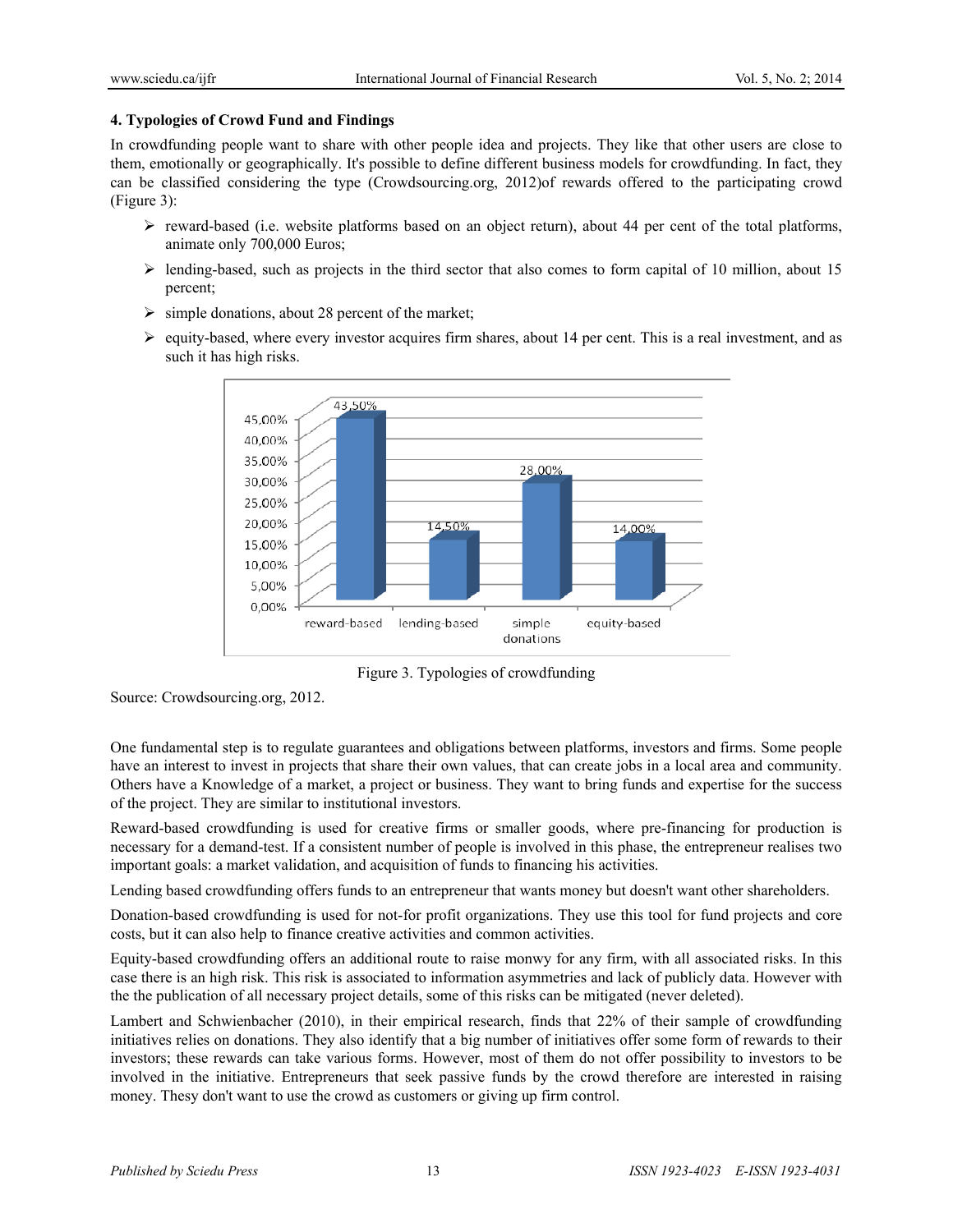Other firms offer investors to become active in their idea. This can be transformed in important feedback for the entrepreneur. In fact, he has data on potential market demand and good characteristics that the market may prefer most. Also, the active involvement may be structured like crowdsourcing.

Each remuneration scheme may generate different forms of information and may vary in terms of credibility of the signal. For example, while pre-ordering at discount can be an important signal for a pre-specified product, the participation of investor in the profit sharing can test their market sentiment in general. In fact, not all investors may become consumers. Make investors as active shareholders, give them voting rights, and may provide to the entrepreneur information for thinking his product and selecting the optimal market target. All these actvities could be done without a website, but it requires an higher cost in time, money and efficiency. The use of web allows to the crowdfunding industry to grow rapidly (Figure 4).

Crowdsourcing.com (2012) show that equity-based crowdfunding was the smallest sector market in 2012. Its value is only  $\epsilon$  89 million. The main reason is that start-ups, particularly in the US, are able to raise fund from institutional investors. In the next years, the distribution of funds raised from different typologies of crowdfunding is likely to shift.

An analysis based on Crowdsourcing.com data shows that the average of funds raised from a project depends on the kind of this In fact, the average amount of money:

- $\triangleright$  for a Donation project is \$664;
- $\triangleright$  for a Lending project is \$5,587;
- $\triangleright$  for a Reward project is \$4,076;
- $\triangleright$  for an Equity project is \$84,597.



Figure 4. Average funds raised

Source: Croudsourcing.org, 2012.

For a future development of crowdfunding in US, it's necessary an intervention of Securities and Exchange Commission. Particularly, it's necessary to define rules for allowing US entrepreneurs to raise funds by selling shares of their firm more easily to non-institutional investors.

Another posible classification of crowdfunding is:

- $\triangleright$  classic crowdfunding, when a project has yet to be born in search of funds;
- $\triangleright$  partial crowdfunding, a project that has a partial part of funds, but it is already looking for more money;
- $\triangleright$  presale crowdfunding, project that is near to be born and that seeks funds for printing support;
- $\triangleright$  distribution crowdfunding, project already realized and printed in search of new funds.

If we analyze the most important crowdfunding categories for 2012, it's possbile to distinguish: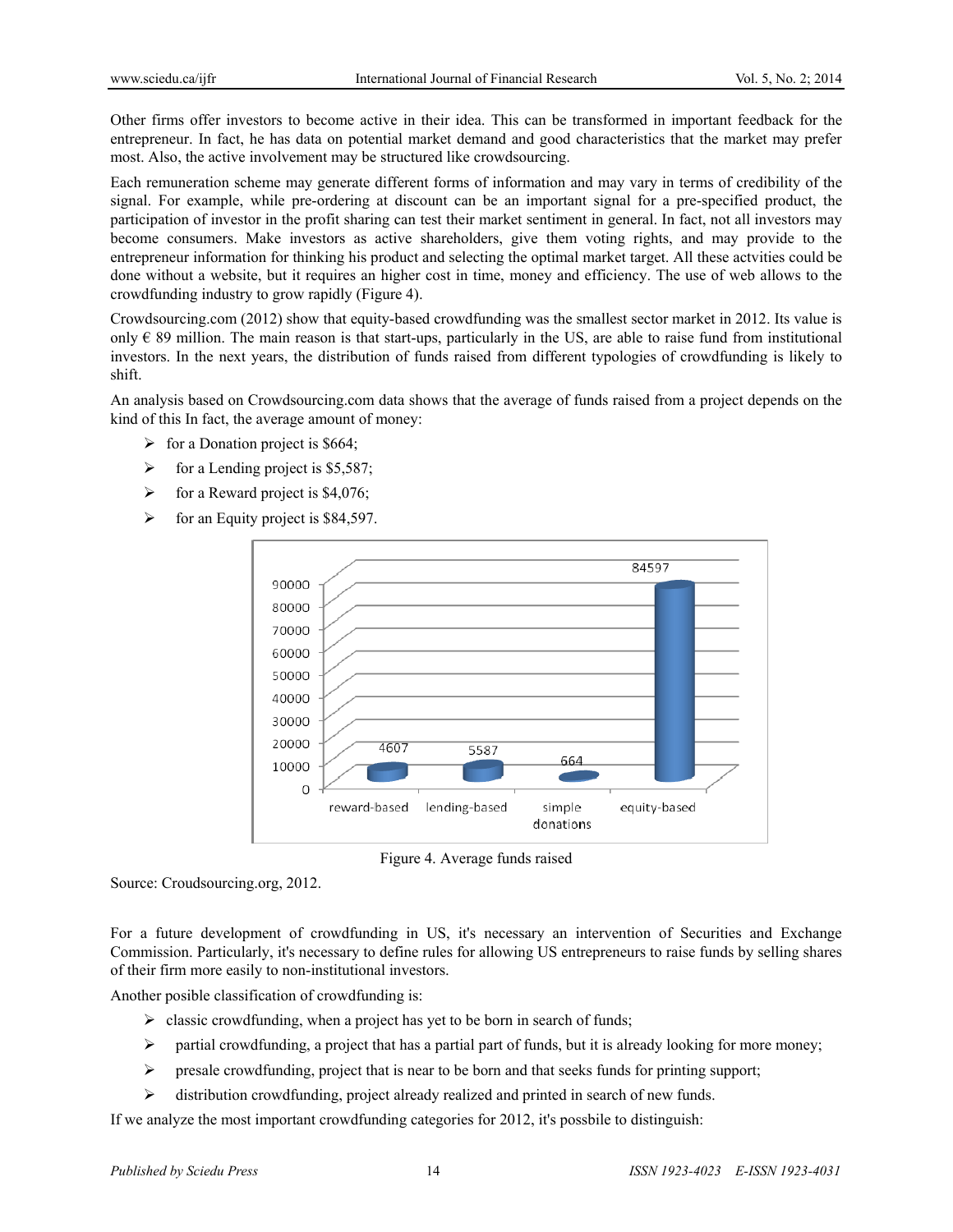- $\geq 30\%$  social causes:
- $\geq 16.9\%$  business and entrepreneurship;
- $\geq 11.9\%$  film and performing arts;
- $\geq$  7.5% music and recording arts;
- $\geq 5.9\%$  energy and environment;
- $\geq 28\%$  other.

Previous crowdfunding experiences demonstrate that the average timeframe of succesfull campaign is about 8-9 weeks from its launch. The analysis of each category demonstrates that equity-based Crowdfunding raises the largest amount of money per project. Particularly, equity-based crowdfunding produce the largest amount of fund raised on a per-project basis. 21% of the money raised by equity-based platforms were raised for projects that drew at least \$250,000.In contrast, about 6% of the money on equity-based crowdfunding platforms were raised for projects that drew less than \$10,000. These data show that big funds can be raised via equity-based crowdfunding platforms. So crowdfunding shows to be a valide tool, alternative to institutional investors for raising fund for small and medium start-ups.

The process of disinvestment can be mangadef in different ways. Some investors choose to be involved in the strategy process of the firm. Other funders will continue to be involved in the business at the post-investment stage: e.g. donors can provide the firm with advice on topic ranging from firm strategy to product pricing. However, for entrepreneur managing a huge number of investors can be difficult. There are more difficulties are more for the platforms which assign voting power to investors, because this can be even more difficult to manage, if not only for purely logistical reasons.

The key elements for a succesful project of crowdfunding are:

- 1. to clarify aims, targets and timeline;
- 2. to select the right website;
- 3. to choose the right rewards and put in a good communication plan.

Proponents of the crowdfunding system sustain that it allows to finance ideas which don't receive attention to conventional financial institutions. With corwdfunding, firms not only can obtain funds for seed-financing, but they can obtain benefit from word of mouth of potential customers.

Surowiecki (2004) identifies another important positive effect: the propensity of groups to realize an "accurate aggregate prediction" about market results.

For these reasons, it's possible to consider some important benefits that crowdfunding offers to firms (Prive, 2012):

- $\triangleright$  It guarantees access to capital. At an early stage, a firm can think that only accredited investors (banks, business angels, etc.) can give it funds, outside of their network;
- $\triangleright$  It permits to develop and test a concept. Crowdfunding permits to show business has received a market validation at an early stage. This is important to convince investors;
- $\triangleright$  It hedges risk. For a startup the begining is a risky and challenging trip, and crowdfunding helps entrepreneurs to manage this journey;
- $\triangleright$  It allows a brainstorming. SMEs can have difficulties to cover all the holes that a venture might have at a start-uop stage. With a crowdfunding activity, the entrepreneur can receive comments, feedback, and ideas from the crowd;
- $\triangleright$  It is a marketing tool. A good crowdfunding campaign is a good instrument to introduce a firm's mission to the market;
- $\triangleright$  It introduces potential loyal clients. With a crowdfunding campaign entrepreneur presents a firm and product. It gives him the possibility to share the message and the purpose behind a product. Investors who sustain entrepreneur's campaign are ones that believe in the firm success;
- $\triangleright$  It is more easier than traditional tools. Requesting of a loan is one of the most principal process that every firm realizes. This process is very hard, especiallyfor a start-up;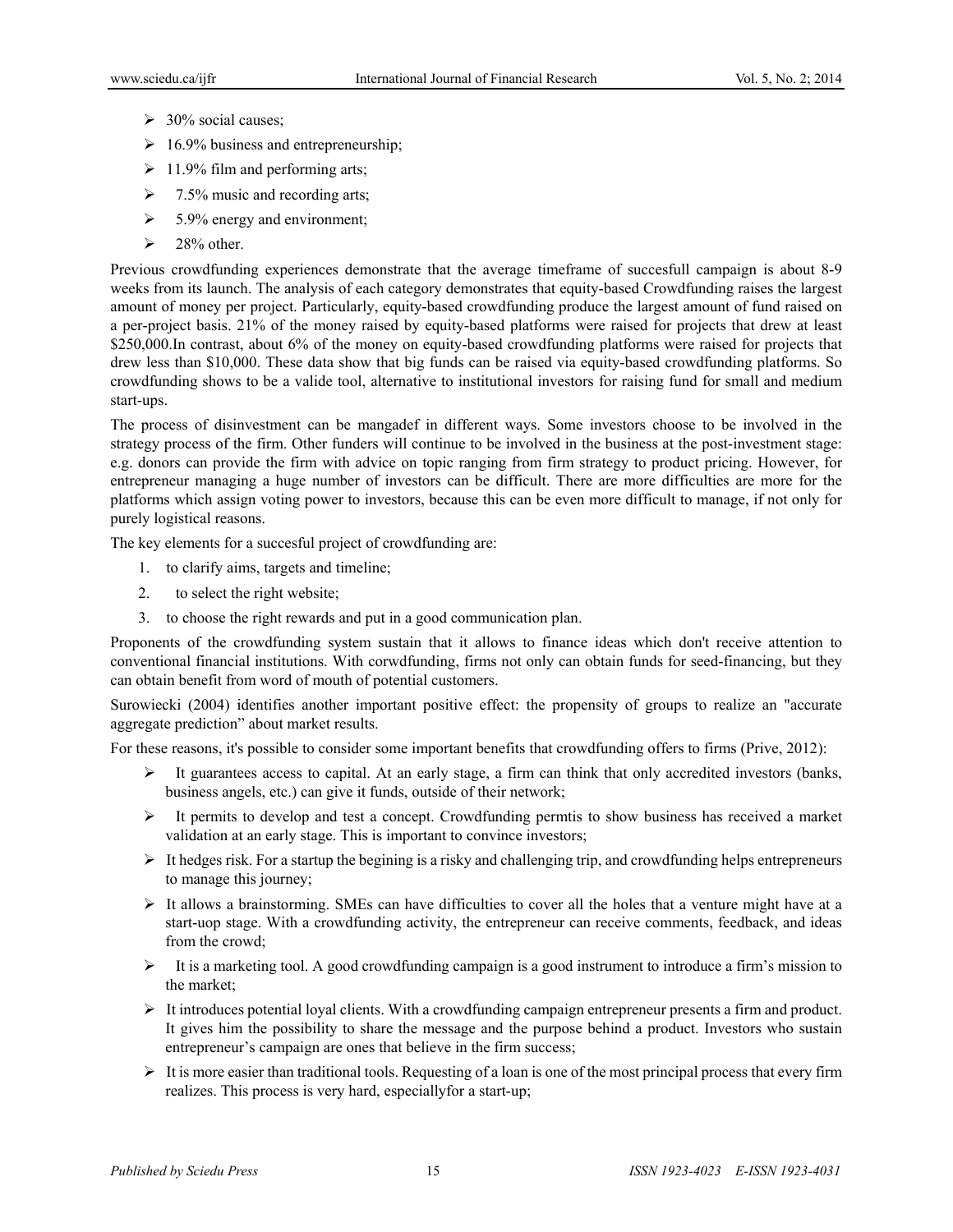- $\triangleright$  It makes possible the pre-selling. Wih a crowdfunding campaign an entrepreneur has the ability to pre-sell a service-product that isn't on the market. This is a good way to evaluate users reaction. Before this reaction the entrepreneur can decide if to pursue in developing the product idea;
- $\triangleright$  It is free. Crowdfunding platforms haven't fee, if the entrepreneur not achieve the funding aim.

For the entrepreneur, crowdfunding represent an opportunity to establish a direct link with customers. In fact, crowdfunding is an effective way to mesaure if an idea, a product or a service has appeal. Most important is the time in which the entreprenuer is able to make this evaluation. When an entrepreneur combines different approaches, he can fund different stage of life-cycle of product.

In the last few years, crowdfunding is growing very fast. Acatually, it is a phenomenon all over the world, but North America and Europe dominated this industry: they raise 59% and 35% of worldwide capital (Figure 5). In 2012 €1.23 billion of funding raised, came from North America and  $€727$  million was raised in Europe. The share of the European market in terms of volume of money raised is dominated by the United Kingdom (63%), followed by Germany, Poland, France, Italy and Spain.



Figure 5. Number of crowdfunding platforms all over the world

Source: Crowdsourcing.org

## **5. Conclusions**

The principal objective of a crowdfunding investment is to raise money for a project. The basis idea in a crowdfunding initiative is that funds do not come from professional investors, but form a huge number of people, and each member of this crowd contributes with a small fund. The strenght of crowdfunding is the collective intelligence. Schwienbacher and Larralde (2010) affire that a crowd may be more intelligent that individuals. In a croawdsourcing system each member has a possibility of building knowledge on skills of others. So, as Surowiecki (2004) emphasizes, the wisdom-of-crowds predicts that the free judgments of a crowd will be relatively accurate, even if most of the people are ignorant and error prone (Surowiecki 2004).

Generally, scholars define three main factors for the success of crowdfunding:

- $\checkmark$  the lack of funds generated by the global crisis. Today, there are a lot of difficulty to raise funds for entrepreneurial projects;
- $\checkmark$  the evolution of a new web marketing based on 2.0 technologies: This new technologies have made more easier to develop the web platforms used for interactions;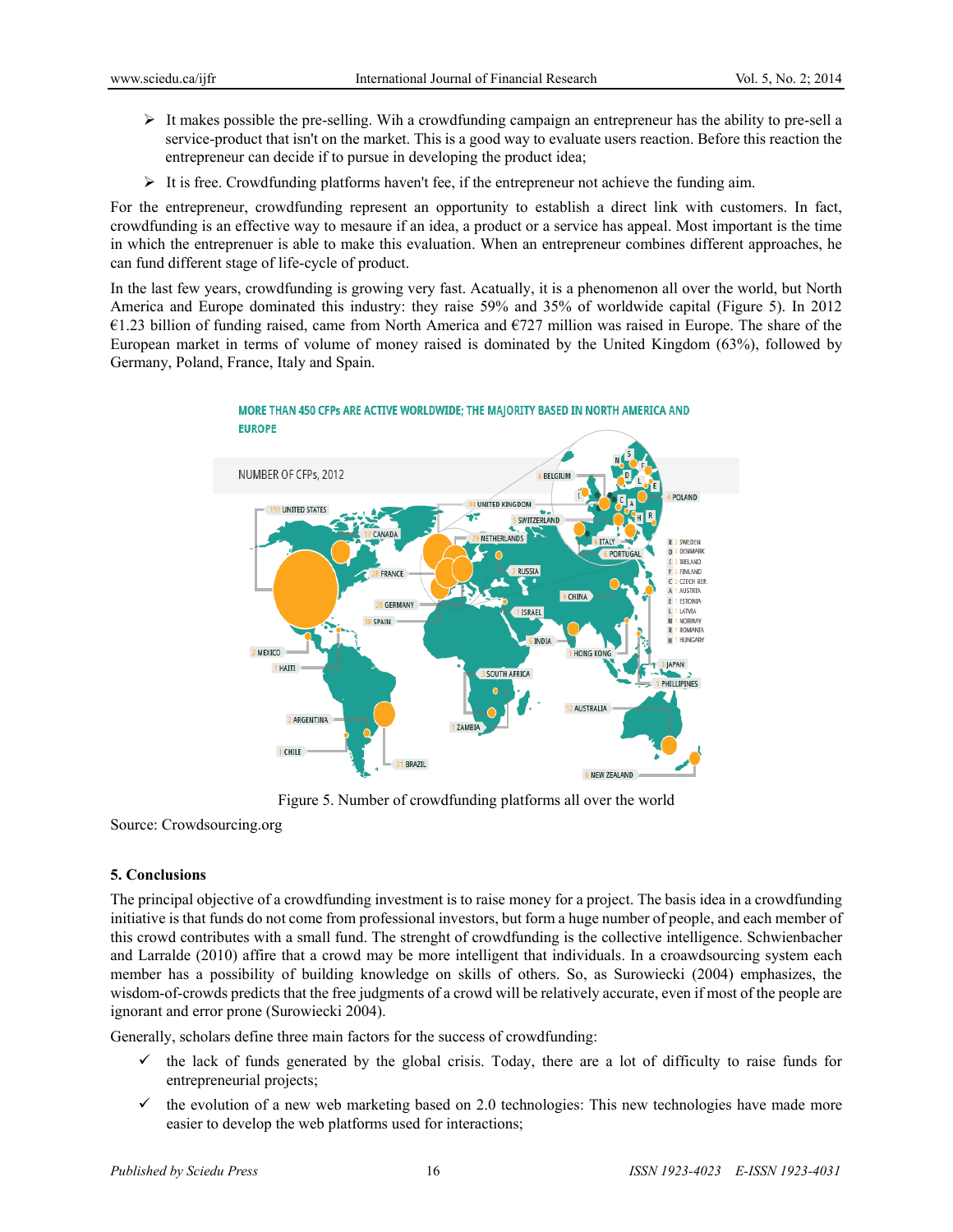the success of the crowdsourcing phenomenon (e.g. Wikipedia).

These elements explain the success of the crowdfunding as a whole, but they doesn't explain the success of the single entrepreneurial idea.

Therefore crowdfunding can be considered also as a promotional tool. It is a way to get to know the custoemers, a basis for mass customization. Funders may provide a feedback on the business' product-service; it is a perfect tool to validate idea and products before they enter into the market.

There are some important reasons because crowdfunding can be considered a superior financial tool in comparison to others. It's efficient, it's intelligent, it's democratic and it guarantees a distribution of risks. Moreover, crowdfunding doesn't finish when funds are collected. First of all the entrepreneur has to fulfill all his promises. He must realize the activities, because the community can disappear. He must treat well his community, because:

- $\checkmark$  each person can become a lifelong fan of the firm,
- $\checkmark$  community can become a source of new idea,
- $\checkmark$  people can be potential clients.

For these reasons, it's necessary that entrepreneur invests his time and his efforts in constructing and maintaining the relationship with crowd. To raise fund a crowdfunding system requires to use a very big time. One of the most serious mistakes is to save time that must be dedicate to the involvement in the initiative.

Even if, to collect money is the most important reason of a crowdfounder investor, Schwienbacher and Larralde (2010) sustain that financial motivations aren't that important. Some people have intrinsic and extrinsic motivations. Intrinsic ones are related to pleasure to take part to inovative process, self-satisfaction, etc. Extrinsic motives include external rewards, recognition and learning. For Schwienbacher and Larralde (2010) there are a lot of factors which can be motivation for investors:

- $\checkmark$  crowdfunders enjoy a participation in building a new firm,
- $\checkmark$  they consider it as a tool for extending their own network and building relationships,
- $\checkmark$  crowdfunders consider important the advantages of having access to competences of the crowd.

Crowdfunding offers huge opportunities for diversification, but it requires to define specifi rules. De Buysere et al. (2012) affirme that the sector must develop a title of "qualified investor in crowdfunding" that must be complemented by the obligation of platforms to provide sound and widely accepted risk measures.

Crowdfunding in the actual economic context represent a valid alternative to traditional financial ways of firms. In fact, in a situation like that, where there are a limitate number of institutional investors actually involved in the financing of small and medium start-ups, a limited number of private incubators, universities and some hundreds of informal investors, crowdfunding paltforms seem to go in the opposite direction. It represents an important instrument to give impetus to entrepreneurship, to economic development and job creation.

#### **References**

Anderson, C. (2006). *The long tail: Why the future of business is selling less of more*. Hyperion.

- Bendapudi, N., & Leone, R.P. (2003). Psychological implications of customer participation in co-production. *Journal of Marketing, 67*(1), 14-28. http://dx.doi.org/10.1509/jmkg.67.1.14.18592
- Bennett, B.O. (2011). Crowdfunding 101: How Rising Startups Use the Web as a VC Firm. Retrieved 5 October 2013, from http://blog.laptopmag.com/crowdfunding-101-how-rising-startups-use-the-web-as-a-vc-firm
- Berger, A.N., & Udell, G.F. (1998). The economics of small business finance: the roles of private equity and debt markets in the financial growth cycle. *Journal of Banking and Finance, 22*, 613-673. http://dx.doi.org/10.1016/S0378-4266(98)00038-7
- Brabham, D.C. (2008). Crowdsourcing as a Model for Problem Solving: An Introduction and Cases. *Convergence: The International Journal of Research into New Media Technologies, 14*(1). http://dx.doi.org/10.1177/1354856507084420
- Bradford, S. (2012). Crowdfunding and the federal securities laws. *Columbia Business Law Review.* Retrieved 11 October 2013, from http://papers.ssrn.com/sol3/papers.cfm?abstract\_id=1916184
- Cosh, A., Cumming, D., & Hughes, A. (2009) Outside Enterpreneurial Capital. *Economic Journal, 119*(540), 1494-1533. http://dx.doi.org/10.1111/j.1468-0297.2009.02270.x